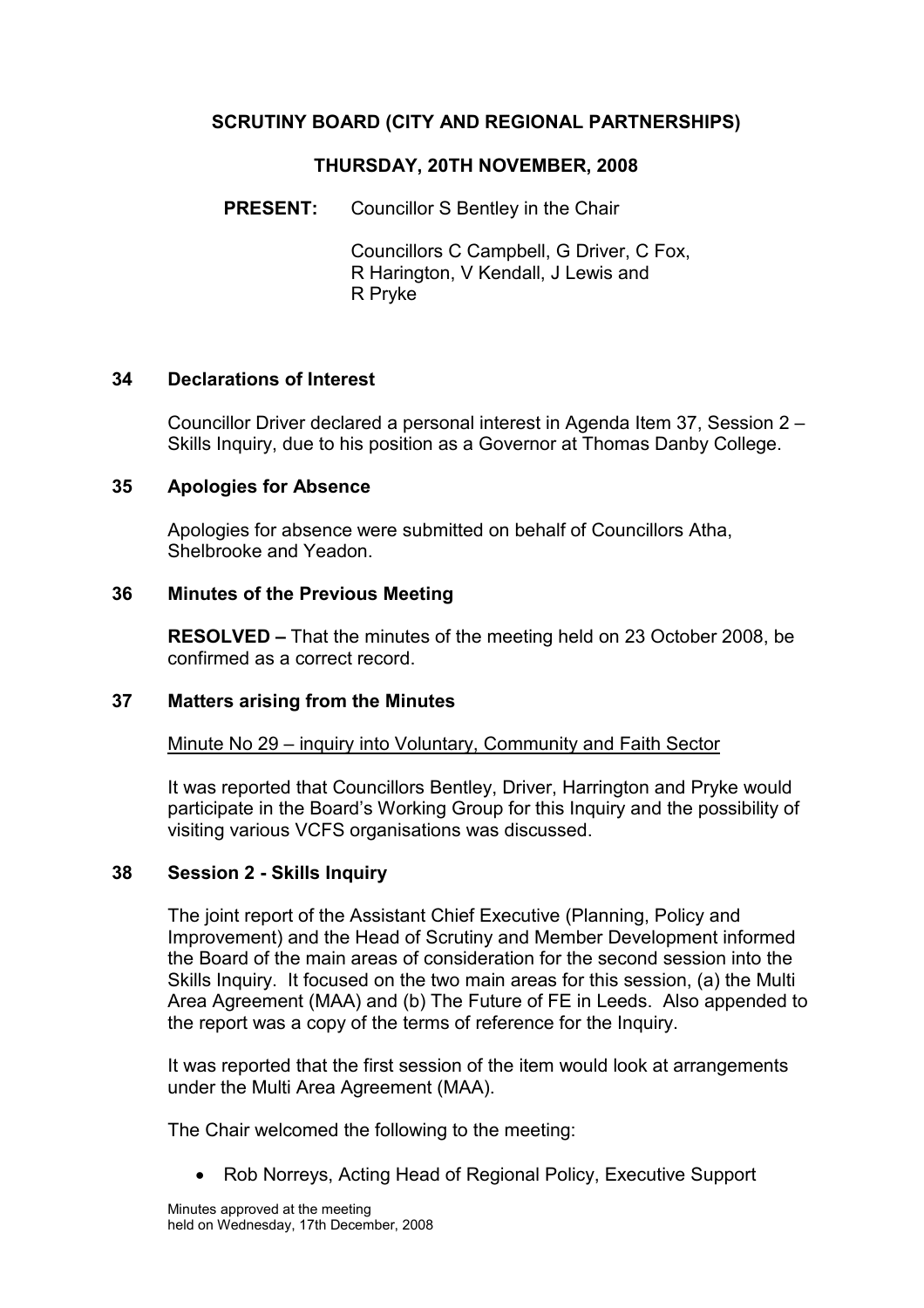- James Flanagan, Project Manager, Regional Policy, Executive Support
- Martin Dean, Deputy Chief Executive, Leeds Initiative
- Carson McCombe. Senior Economic Officer, City of Bradford Metropolitan District Council
- Cristina George, Partnership Director (Leeds) Learning Skills Council
- Anne Craven, Economic Development Director, Learning Skills Council
- Mandy Crawford-Lee, Economic Development Manager, Learning Skills Council

In response to Members comments and questions, the following issues were discussed:

- The skills related content of the MAA, signed off in July 2008, has been built on the base of the 2006 Leeds City Region Development Programme (CRDP), and other key policy and research including:
	- The 2006 Leitch Review of Skills which identified the needs for improvement in skills to 2020.
	- The 2006 Leeds Metropolitan University study into the business and finance sector and labour market across the Leeds City Region.
	- Yorkshire Forward's Skills Policy Product which recognises higher level skills in the financial and business services sector as a Leeds City Region priority.
- The importance and challenge of moving towards a demand led skills system which engages all employers, including small and medium sized enterprises, and raising the demand for economically valuable learning, was stressed.
- Comparisons were made with skill levels nationwide and the need for continued investment, noting that that Leeds City Region was lagging in terms of higher level skills.
- The MAA focuses on boosting higher level skills in specific business sectors as this agenda is the most relevant to the geography of the city region. The MAA has also built on and joined up with local strategies such as on tackling worklessness and how different economic areas could work together.
- A key focus of MAA is how to work better with Small and Medium Enterprises to better understand their training needs, encourage the development of their workforce and reduce some of the administrative burdens currently imposed by central government to enable them to gain accreditation for 'in house' training.
- MAA Skills Targets How they could improve the local economy
	- A pilot scheme cohort of 200 Small and Medium Enterprises and numbers of staff with level 3 and 4 qualifications and skills.
	- Ways of measuring improvement Annual Workforce Survey, numbers of extra qualifications delivered.
	- Ensuring the targets are appropriate, ambitious and stretching
- Linkages to be fostered including with training initiatives such as Train to Gain scheme, and further exploring involvement of Higher Education institutions.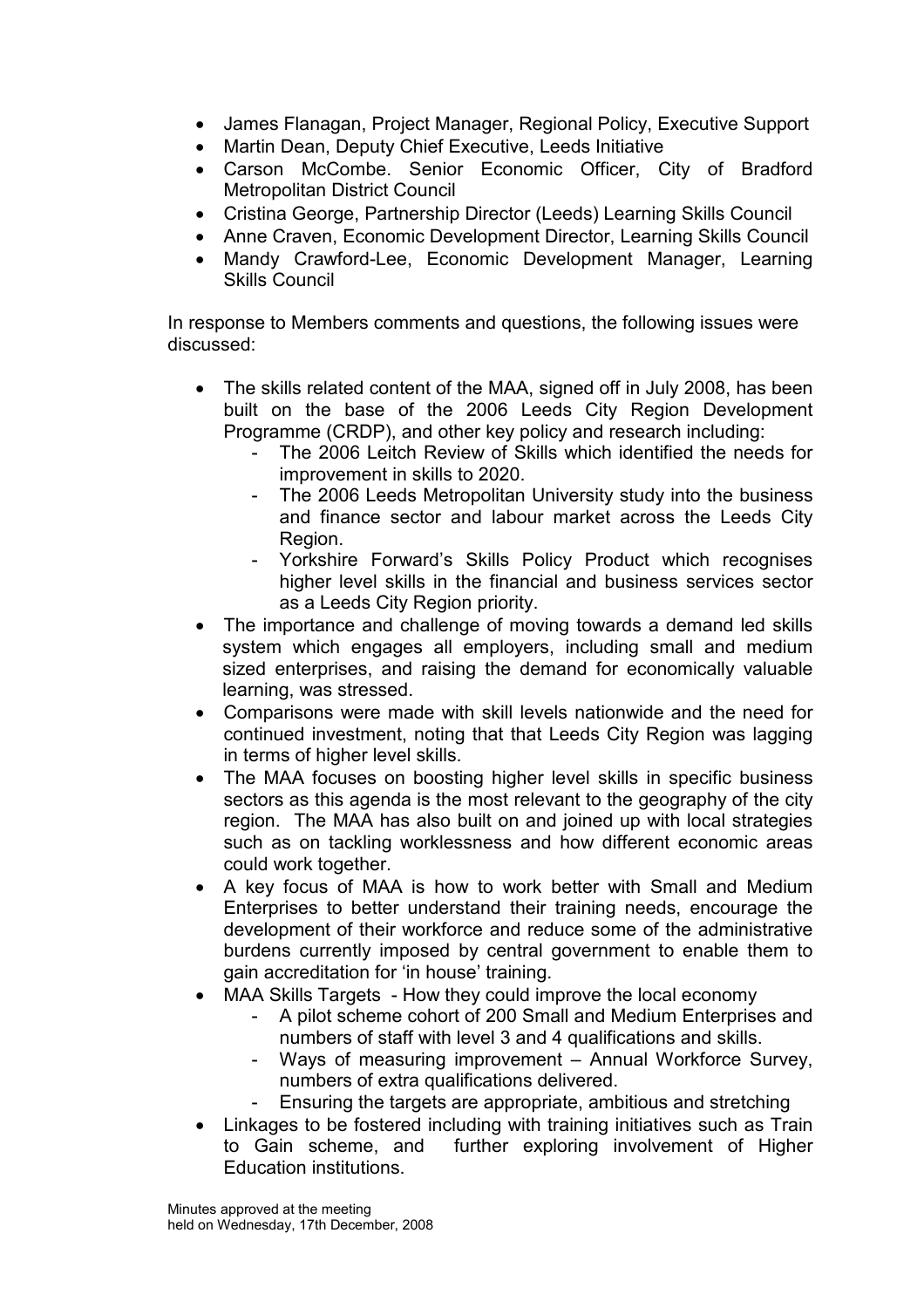- It was reported that the Leeds City Region Leaders' Board would oversee the MAA arrangements, though there were elements of the MAA being delivered by partner organisations, eg the LSC, and linking with others eg Sector Skills Councils and Qualifications and Curriculum Authority. Additional member level Local Authority involvement was through the Skills and Labour Market Panel which advises the Board.
- A delivery plan for the MAA had been signed off by Leaders and it was agreed it would be helpful if this was made available to members.

The Chair thanked those in attendance for the first part of the session and welcomed the following to the meeting to discuss the proposed Further Education (FE) College Merger in Leeds:

- Cristina George Learning Skills Council
- Martin Dean, Deputy Chief Executive, Leeds Initiative
- Ian Billyard, Principal Leeds College of Building
- Carolyn Wright, Principal Joseph Priestly College

The Board was reminded of the merger of FE Colleges in Leeds which would see Park Lane College, Thomas Danby College and the Leeds College of Technology form the Leeds City College from January 2009. The proposed merger had arisen as a result of a review of FE in Leeds. The Leeds College of Building and Joseph Priestly College had initially being included in the merger and had withdrawn.

Ian Billyard addressed the meeting and reported on the position in relation to the Leeds College of Building. There had been concerns regarding the proposed merger from Leeds College of Building and the Board of Governors had decided to remain independent. This decision had also been supported by their industry partners. He also reported that the college was the largest supplier of construction training nationwide and that there were plans to move the college forward as a centre of excellence.

With regards to Joseph Priestly College, Carolyn Wright reported that the Board of Governors had concern that a robust case had not been made to merge all 5 colleges and that their focus on South Leeds, which the college currently catered for would no longer be met.

In brief summary, the following issues were discussed:

- Differences between funding for young people and Adults.
- Providing training for those not in education, employment or training (NEET). It was reported that many learners who fell into the NEET category were training for basic skills and foundation learning.
- Future capital funding arrangements for Leeds College of Building and Joseph Priestly College – the Joseph Priestly College's accommodation strategy had been postponed due to the review of FE in Leeds but there were plans with the LSC for future building in South